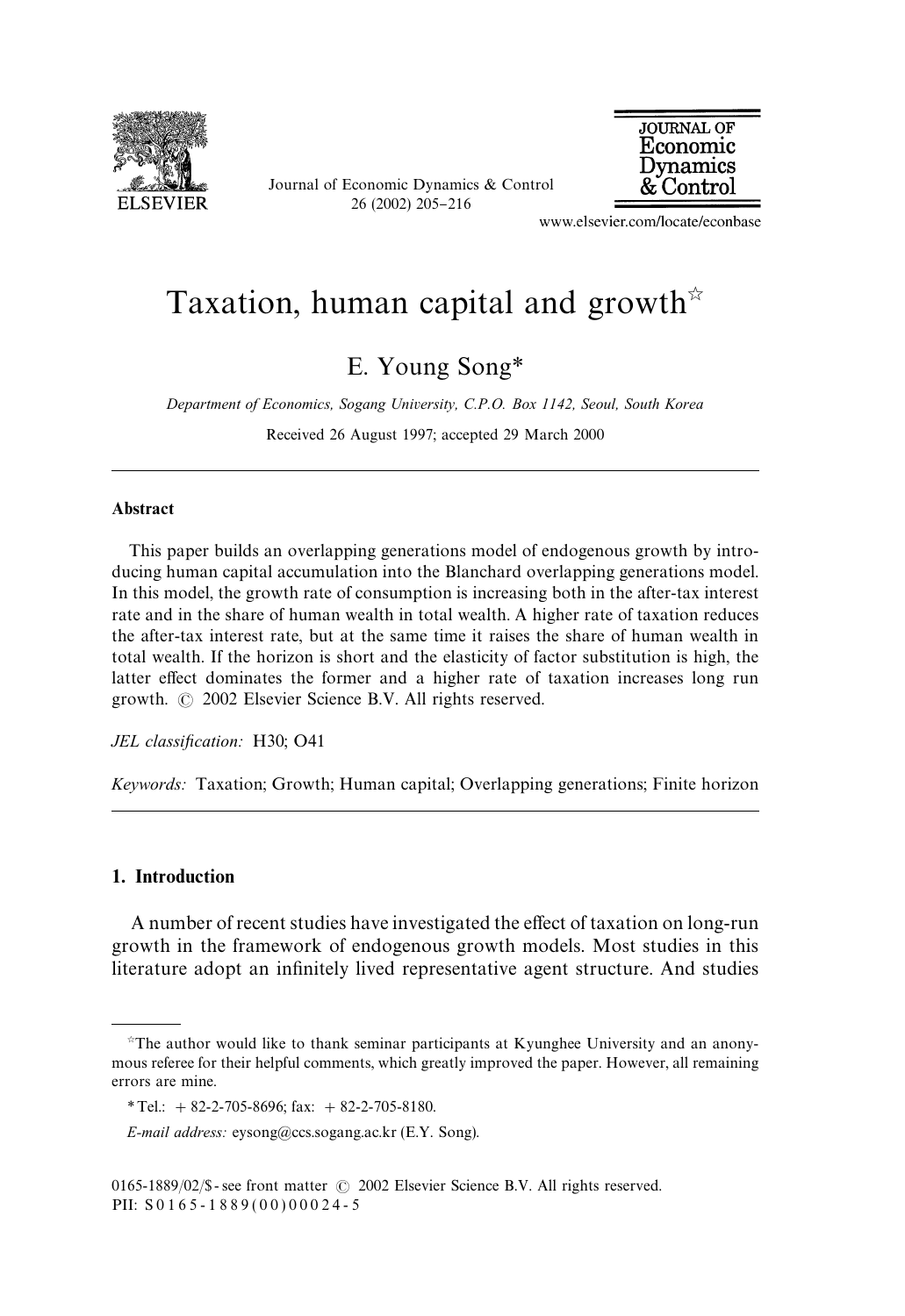based on the representative agent model unanimously suggest that taxation has a negative effect on long-run growth though they disagree on the magnitude of the effect. $1$ 

This paper builds an overlapping generations model of endogenous growth by introducing human capital accumulation into the Blanchard (1985) overlapping generations model. The death rate in this model can roughly be interpreted as the degree of broken linkages in the chain of intergenerational altruism. The effective horizon of an agent, which is given by the inverse of the death rate, can be varied from zero to infinity, covering the infinite horizon model as a special case. This feature of the model provides a very convenient framework for the purpose of this paper: evaluating the role of the horizon in the relationship between taxation and long-run growth.

The introduction of the finite horizon significantly alters the relationship between taxation and growth, both qualitatively and quantitatively. In an infinitely lived representative agent model, the growth rate of consumption is tied to the after-tax interest rate. Thus, any shock that lowers the after-tax interest rate also lowers long-run growth since the growth rate of output is equal to that of consumption in steady state. This property is the key to the common result among studies based on infinite horizon models, that taxation reduces long-run growth. In contrast, our overlapping generations model predicts that the growth rate of consumption is increasing both in the after-tax interest rate and in the share of human wealth in total wealth. Thus, a higher rate of taxation that lowers the after-tax interest rate can increase the growth rate of consumption if it raises the share of human wealth at the same time. We find that a higher rate of taxation increases long run growth if the horizon is short and the elasticity of factor substitution is high.

This paper does not argue that a higher rate of taxation will indeed stimulate long-run growth. It rather suggests that the length of the horizon and the elasticity of factor substitution should be considered seriously along with other variables. In a recent study, Stokey and Rebelo (1995) argue that the growth effects of taxation are likely to be very small because labor supply is inelastic, human capital accumulation is lightly taxed, and it is a highly labor-intensive activity. This paper suggests another reason that one may be skeptical about a sizable growth effect of taxation: the finiteness of the horizon.

The paper proceeds as follows. Section 2 sets up the model. Section 3 examines the growth effects of taxation when labor alone is used for learning. Section 4 discusses the case where both labor and physical capital are used for learning. Section 5 concludes.

 $1$  See Stokey and Rebelo (1995) for the survey of this literature.